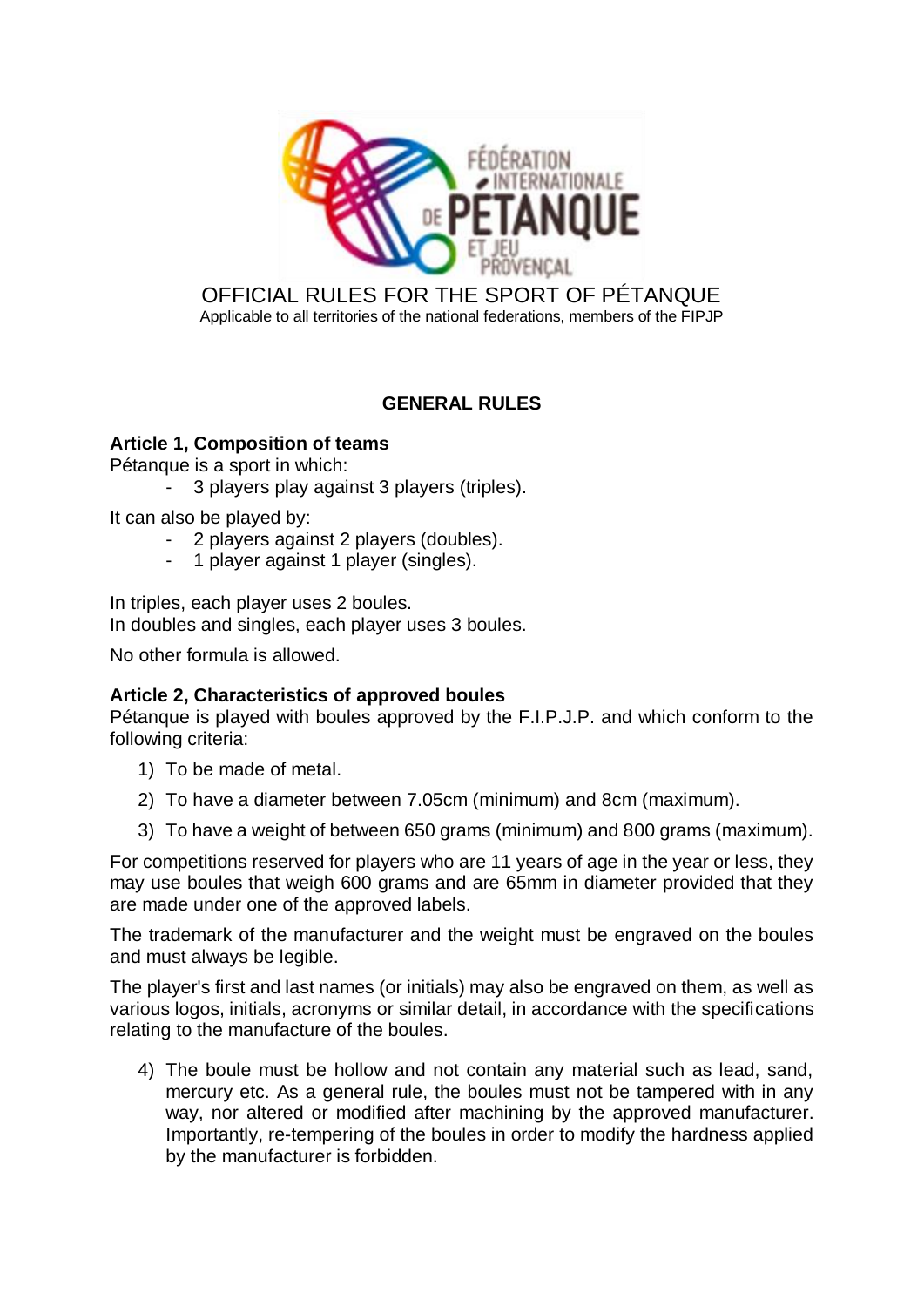### **Article 2a, Penalties for irregular boules**

Any player guilty of breaking the above condition 4) is immediately disqualified from the competition together with his or her partners.

If a boule not "tampered with" but worn, or of defective manufacture, does not pass the official examination successfully, or does not comply with the norms set out in paragraphs 1), 2) and 3) above, the player must change it. He or she may also change the set.

Complaints relating to these three paragraphs and made by players are admissible only before the start of a game. It is in the interests of the players, therefore, to ensure that their boules and those of their opponents comply with the above rules.

Complaints relating to 4) are admissible at any time during the game, but they must be made between ends. However, from the third end onwards, if a complaint made about the boules of an opponent is proved to be unfounded, 3 points will be added to the score of the opponent.

An Umpire or the Jury may, at any time, require examination of the boules of one or several players.

### **Article 3, Approved jacks**

Jacks are made of wood, or of a synthetic material bearing the manufacturer's mark and having obtained the FIPJP's approval in line with the precise specification relating to the required standards.

Their diameter must be 30mm (tolerance:  $+$  or  $-1$ mm).

Their weight must be between 10 and 18 grams.

Painted jacks are authorised, but at no time must they, nor the jacks made of wood, be capable of being picked up with a magnet.

### **Article 4, Licences**

To be registered in a competition each player must present their licence, or, in accordance with the rules of their federation, a document proving their identity, and that they are a member of that federation.

### **PLAY**

### **Article 5, Area of play and terrain rules**

Pétanque is played on any surface. However, by the decision of the Organising Committee or an Umpire, the teams may be required to play on a marked and defined terrain. In this case, the terrain for National Championships and International Competitions, must have the following minimum dimensions: 15m long x 4m wide.

For other competitions, the Federations may permit variations relative to these minimum dimensions, subject to them not being below 12m x 3m.

A playing area comprises of an indeterminate number of lanes defined by strings, the size of which must not interfere with the course of play. These strings marking separate lanes are not dead boule lines except for those marking the end of the lane and the exterior of the terrain.

When the lanes are placed end to end, without material separation, the end lines connecting the lanes are dead boule lines.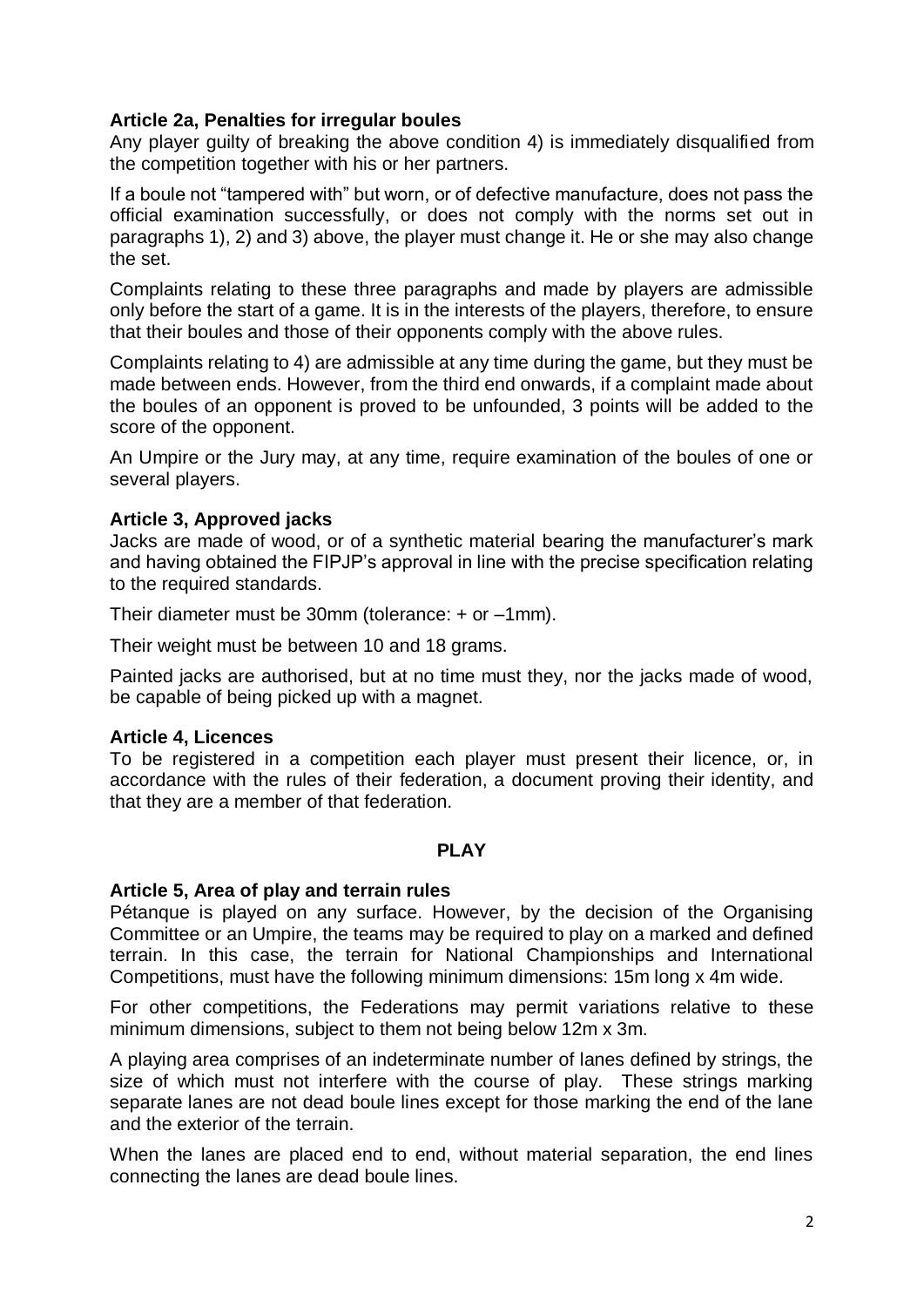When the terrains of play are enclosed by barriers, these must be a minimum distance of 1 metre from the exterior line of the playing area.

Games are played to 13 points, with the possibility of leagues and qualifying heats being played to 11 points.

Some competitions can be organised within time limits. These must always be played within marked lanes and all the lines marking these lanes are dead boule lines.

### **Article 6, Start of play and rules regarding the circle**

The players must draw lots (toss a coin) to decide which team will choose the terrain, if it has not been allocated by the organisers, and to be the first to throw the jack.

If the lane has been designated by the organisers, the jack must be thrown on this lane. The teams concerned must not go to a different lane without an Umpire's permission.

Any member of the team winning the draw chooses the starting point and places or traces a circle on the ground of a size that the feet of each player can fit entirely inside it. However, a drawn circle may not measure less than 35cm or more than 50cm in diameter.

Where a prefabricated circle is used, it must be rigid and have an internal diameter of 50cms (tolerance: + or – 2mm).

Folding circles are permitted but on condition they are of a model approved by the FIPJP with regard, in particular, to their rigidity.

The players are required to use the regulation circles provided by the organisers.

They must also accept the regulation rigid circles or the FIPJP approved folding circles provided by their opponent. If both teams have these circles the choice will be decided by the team that won the draw.

The circle must be drawn (or placed) more than one metre from any obstacle and at least 1.5 metres from another throwing circle or jack in use.

The interior of the circle can be completely cleared of grit/pebbles etc. during the end but must be put back in good order when the end is over.

The players' feet must be entirely on the inside of the circle and not encroach on its perimeter and they must not leave it or be lifted completely off the ground until the thrown boule has touched the ground. No part of the body may touch the ground outside the circle. Any player not respecting this rule shall incur the penalties as provided in Article 35.

As an exception, those disabled in the lower limbs are permitted to place only one foot inside the circle but the other must not be in front of it.For players throwing from a wheelchair, at least one wheel (that on the side of the throwing arm) must rest inside the circle.

If a player picks up the circle when there are boules still to be played, the circle is replaced but only the opponents are allowed to play their boules.

The circle is not considered to be an out of bounds area.

In all cases the circles must be marked before the jack is thrown.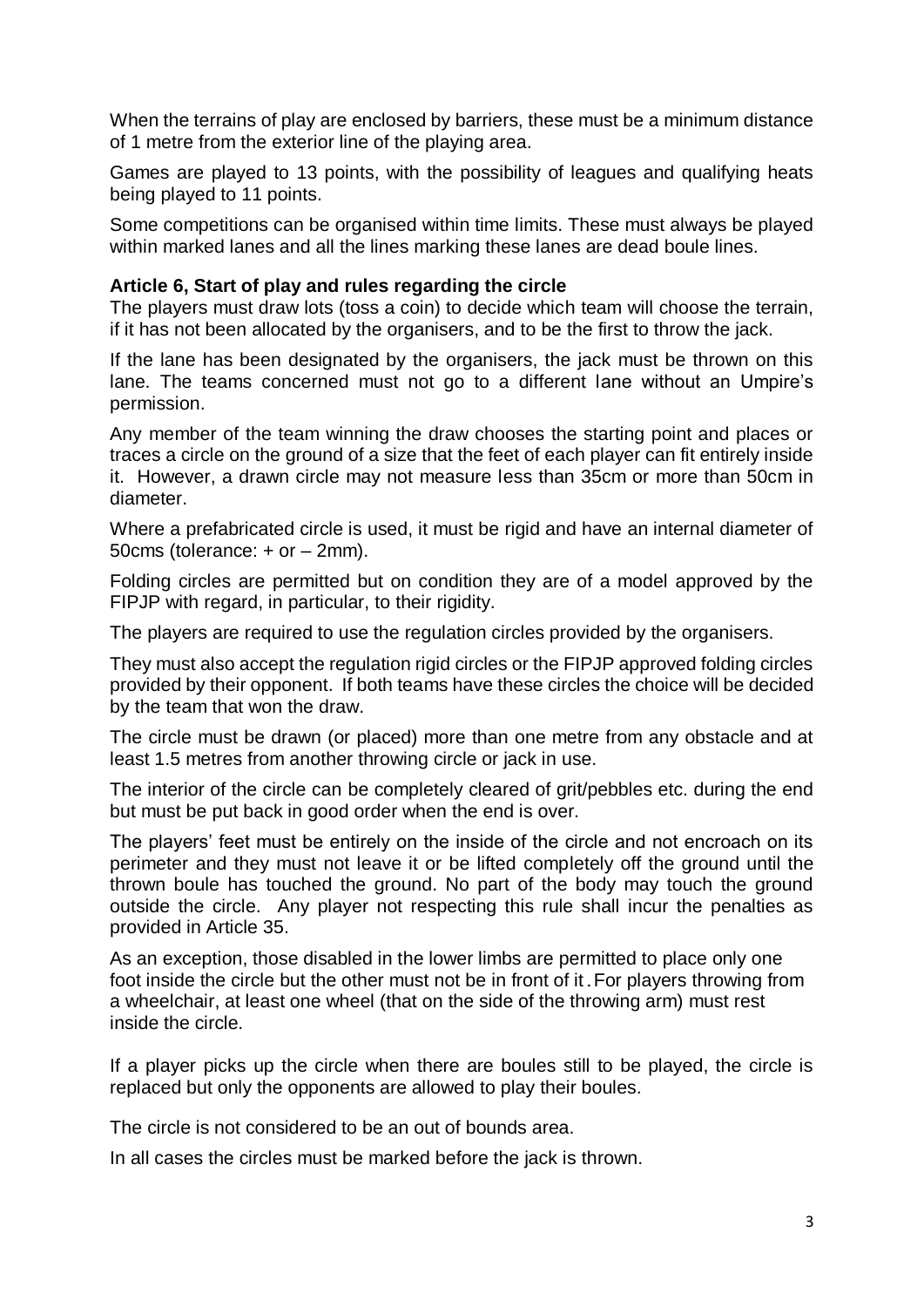The team that is going to throw the jack must erase all throwing circles near the one it is going to use.

The team winning the toss or the previous end will have only one attempt to throw the jack. If this jack is not valid it is handed to the opponent who must place it on the terrain at a valid position. X\*If the jack is not placed in a valid position by the second team the player who placed the jack incur the penalties outlined in Article 35. In case of recidivism, a new card is inflicted to the whole team which may be combined with those received previously.

The throwing of the jack by one member of the team does not imply that he or she is obliged to be the first to play.

The players must mark the position of the jack, initially and after each of its trips.

### **Article 7, Valid distances for the thrown jack**

For the thrown jack to be valid, the following conditions apply:

- 1) That the distance separating it from the internal edge of the circle must be 6 metres minimum and 10 metres maximum for Juniors and Seniors. For competitions intended for younger players, shorter distances may be applied.
- 2) That the throwing circle must be a minimum of 1 metre from any obstacle and 1.5 metre from another circle or jack in use.
- 3) That the jack must be a minimum of 50cm from any obstacle, from the bottom line of the lane and of 1,50 metre from another circle or jack in use.*(Note : no minimum is required with the separation lines between the lanes or with loss lines on the side of the lanes*)
- 4) That the jack must be visible to the player whose feet are placed astride the extreme limits of the interior of the circle and whose body is absolutely upright. In case of dispute on this point, an Umpire decides, without appeal, if the jack is visible.

At the following end the jack is thrown from a circle placed or traced around the point where it finished at the previous end, except in the following cases:

- The circle would be less than 50cm from an obstacle, 1,50 mètre from another circle or jack in use
- The throwing of the jack could not be made to all regulation distances.

In the first case the player places or traces the circle at the regulation distance from the obstacle or the object in question.

In the second case, the player may step back, in line with the previous end's play, without exceeding the maximum distance authorised for the throwing of the jack. This opportunity is offered only if the jack cannot be thrown to the maximum distance in any other direction.

If the jack has not been thrown in accordance with the rules defined above, the opposing team will place the jack in a valid position on the terrain. Before it can also move the circle back, in accordance with the conditions defined in these rules, if the first team's positioning of the circle did not allow the jack to be thrown the maximum distance.

In any case, the team which lost the jack after the invalid throw must play the first boule.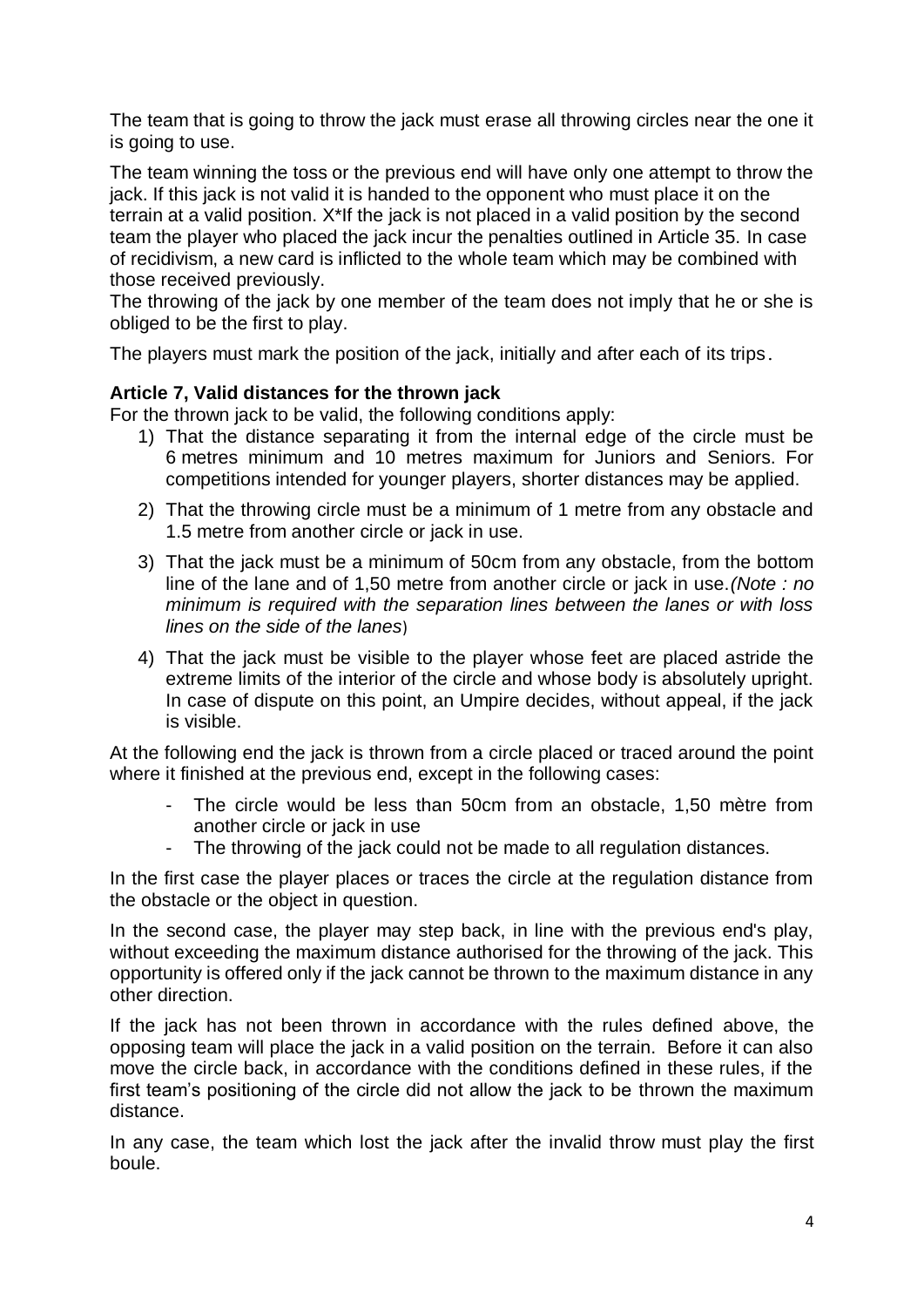The team that won the right to throw the jack have a maximum of one minute to do so. The team that won the right to place the jack after the unsuccessful throw of the opponent must do so immediately.

### **Article 8, For the thrown jack to be valid**

If the thrown jack is stopped by an Umpire, an opponent, a spectator, an animal or any moving object, it is not valid and must be thrown again.

If the thrown jack is stopped by a member of the team the opponent will place the jack in a valid position.

If after the throwing of the jack, a first boule is played, the opponent still has the right to contest the validity of its position except in the case when the jack has been placed by one of its members.

Before the jack is given to the opponent to place, both teams must have recognised that the throw was not valid, or an Umpire must have decided it to be so.

If the opponent has also played a boule, the jack is definitely deemed valid and no objection is admissible.

### **Article 9, Dead Jack during an end**

The jack is dead in the following 7 cases:

- 1) When the jack is displaced into an out of bounds area, even if it comes back on to the authorised playing area. A jack straddling the boundary of an authorised terrain is valid. It becomes dead only after having completely crossed the boundary of the authorised terrain or the dead boule line, that is to say, when it is entirely beyond the boundary when viewed from directly above. A puddle, on which a jack floats freely, is considered to be an out of bounds area.
- 2) When, still on the authorised terrain, the moved jack is not visible from the circle, as defined in Article 7. However, a jack masked by a boule is not dead. An Umpire is authorised to temporarily remove a boule to declare whether the jack is visible.
- 3) When the jack is displaced to more than 20 metres (for Juniors and Seniors) or 15 metres (for the younger players) or less than 3 metres from the throwing circle.
- 4) When on marked out playing areas, the jack crosses more than one lane immediately to the side of the lane in use and when it crosses the end line of the lane.
- 5) When the displaced jack cannot be found, the search time being limited to 5 minutes.
- 6) When an out of bounds area is situated between the jack and the throwing circle.
- 7) When, in time limited games, the jack leaves the designated playing area

### **Article 10, Displacement of obstacles**

It is strictly forbidden for players to press down, displace or crush any obstacle whatever on the playing area. However, the player about to throw the jack is authorised to test the landing point with one of his or her boules by tapping the ground no more than three times. Furthermore, the player who is about to play, or one of his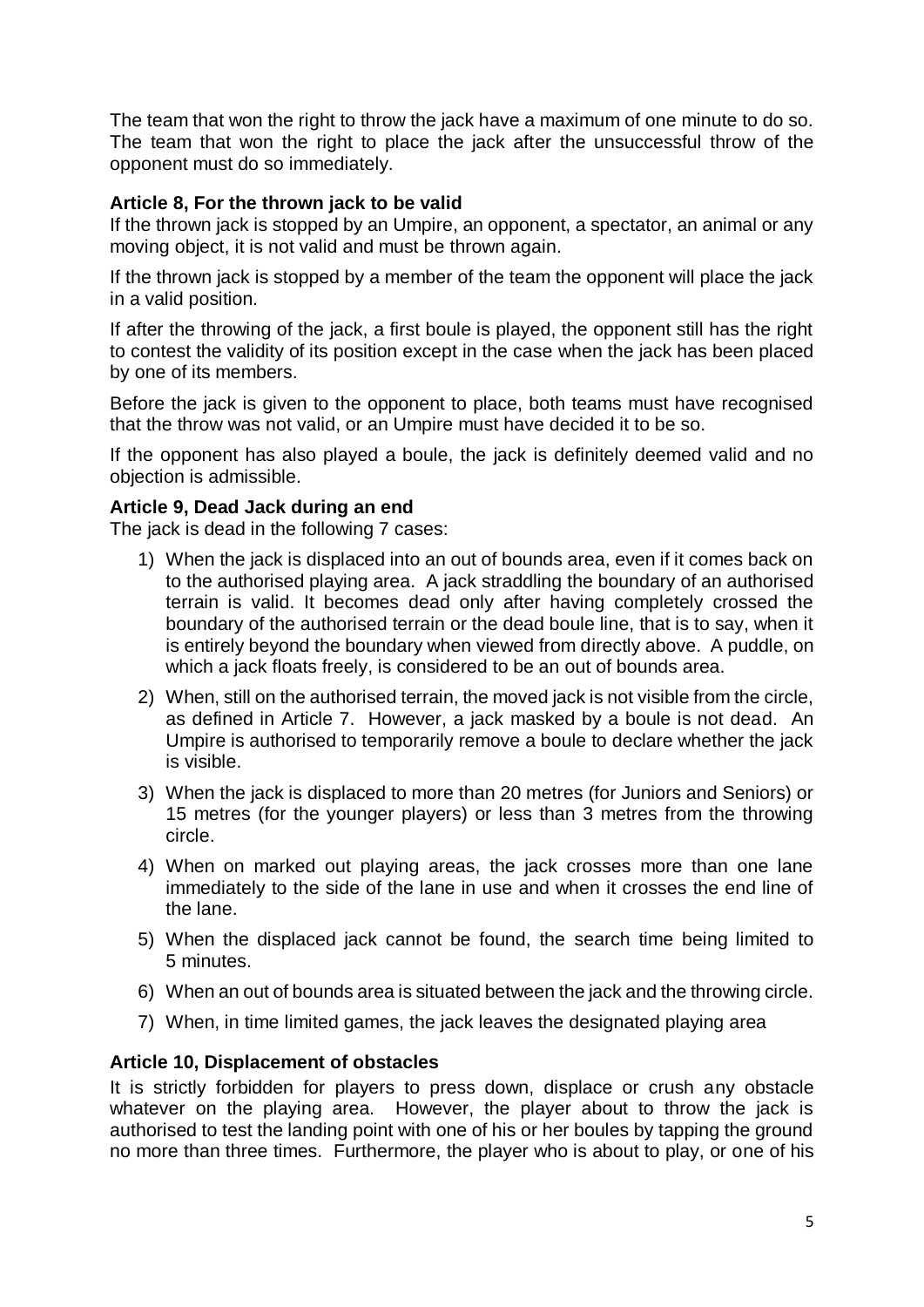partners, may fill in a hole which would have been made by one boule played previously.

For not complying with this rule, especially in the case of sweeping in front of a boule to be shot, the players incur the penalties outlined in article 35.

### **Article 11, Changing of jack or boule**

Players are forbidden to change the jack or a boule during a game except in the following cases:

- 1) The one or the other cannot be found, the search time being limited to 5 minutes.
- 2) The one or the other is broken: in this case the largest part is taken into consideration. If boules remain to be played, it is immediately replaced, after measuring, if necessary, by a boule or a jack of identical or similar diameter. At the next end the player concerned can take a new complete boules set.

### **JACK**

### **Article 12, Jack masked or displaced**

If, during an end, a leaf or a piece of paper accidentally masks the jack these objects are removed.

If the jack comes to be moved by the wind or the slope of the terrain, for example or by an Umpire, a player or spectator accidentally treading on it, a boule or a jack coming from another game, an animal or any other mobile object, it is returned to its original position, provided this was marked.

If the jack is moved by a boule played in this game, it is valid.

### **Article 13, Jack moved into another game**

If, during an end, the jack is displaced onto another terrain of play, marked out or not, the jack is valid subject to the conditions outlined in Article 9.

The players using this jack will wait, if there is room, for the players in the other game to complete their end, before completing their own.

The players concerned by the application of this rule must show patience and courtesy.

At the following end the teams continue on the terrain which had been allotted to them and the jack is thrown again from the place it occupied when it was displaced, subject to the conditions of Article 7.

### **Article 14, Rules to apply if the jack is dead**

If, during an end, the jack is dead, one of three cases can apply:

- 1) Both teams have boules to play, the end is void and the jack is thrown by the team that scored the points in the previous end or who won the toss.
- 2) Only one team has boules left to play, this team scores as many points as boules that remain to be played.
- 3) The two teams have no more boules in hand, the end is void and the jack is thrown by the team that scored the points in the previous end or who won the toss.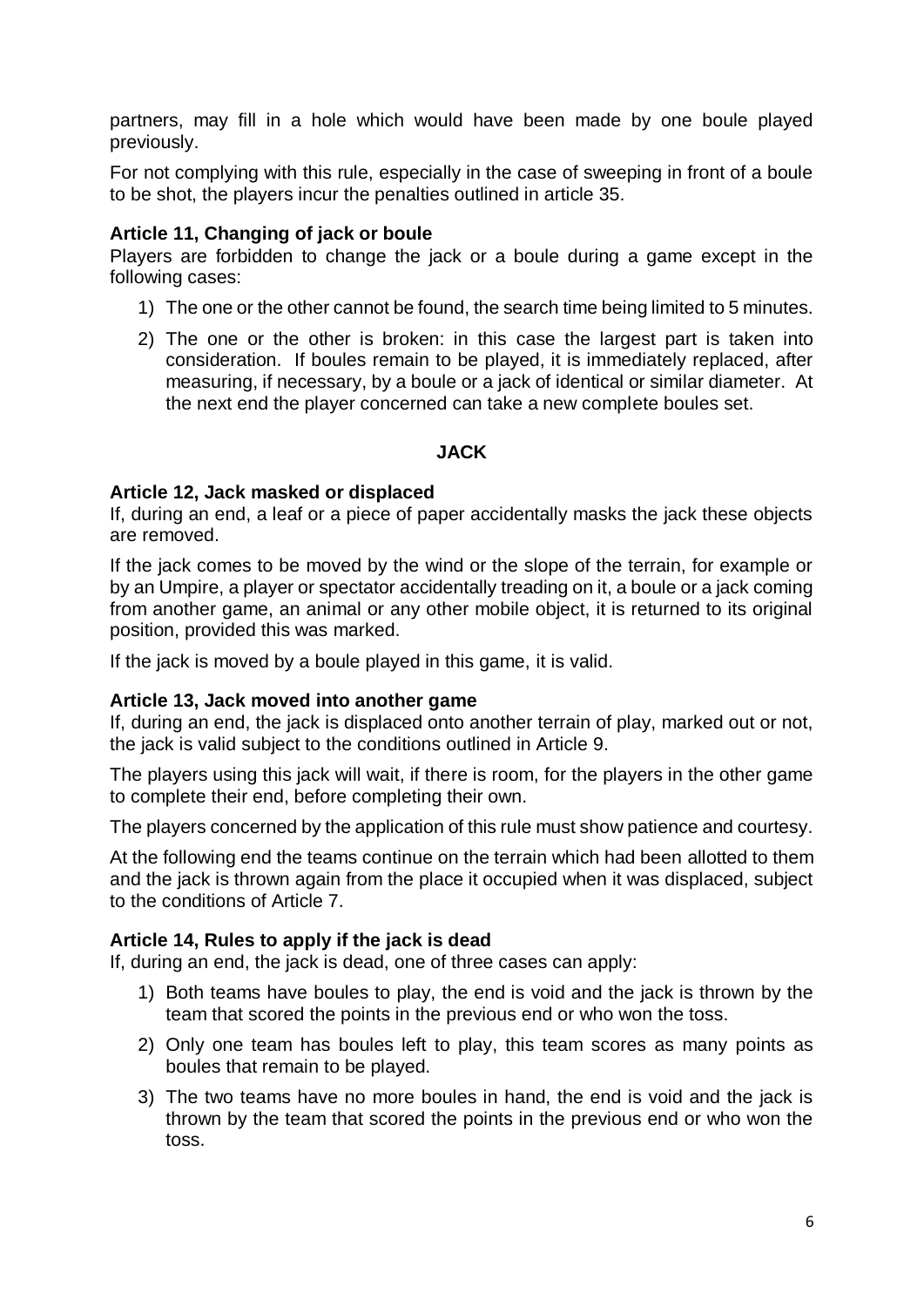### **Article 15, Positioning the jack after it has been stopped**

- 1) If the jack, having been hit, is stopped or deviated by a spectator or by an Umpire, it remains in this position.
- 2) If the jack, having been hit, is stopped or deviated by a player in the authorised playing area, his opponent has the choice of:
	- a). leaving the jack in its new position;
	- b). putting it back in its original position;
	- c). placing it anywhere on the extension of a line going from its original position to the place that it is found, up to a maximum distance of 20 metres from the circle (15 metres for the younger players) and such that it is visible.

Paragraphs b) and c) can only be applied if the position of the jack was previously marked. If this was not the case, the jack will remain where it is found.

If, after having been struck, the jack travels into an out of bounds area before returning, finally, on to the playing area, it is classed as dead and the actions defined in Article 14 apply.

#### **BOULES**

### **Article 16, Throwing of the first and following boules**

The first boule of an end is thrown by a player belonging to the team that has won the draw or has been the last to score. After that, it is the team that does not hold the point that plays.

The player must not use any object or draw a line on the ground to guide him/her in playing a boule or mark its landing point. Whilst playing his or her last boule, it is forbidden to carry a boule in the other hand.

The boules must be played one at a time.

Any boule thrown cannot be replayed. However, boules must be replayed if they have been stopped or deviated accidentally from their course between the throwing circle and the jack by a boule or jack coming from another game, or by an animal or any moving object (football, etc.) and in the case defined in Article 8, third paragraph.

Before throwing his/her boule, the player must remove from it any trace of mud or whatever deposit, under threat of penalties outlined in Article 35.

If the first boule played goes out-of-bounds, it is for the opponent to play first then alternately so long as there are no boules on the designated terrain.

If after shooting or pointing no boules are left on the designated playing area, the arrangements concerning a dead end as defined in Article 29 apply.

### **Article 17, Behaviour of players and spectators during a game**

During the regulation time allowed for a player to throw a boule the spectators and players must observe total silence.

The opponents must not walk, nor gesticulate nor do anything that could disturb the player about to play. Only his or her team-mate/s may remain between the throwing circle and the jack.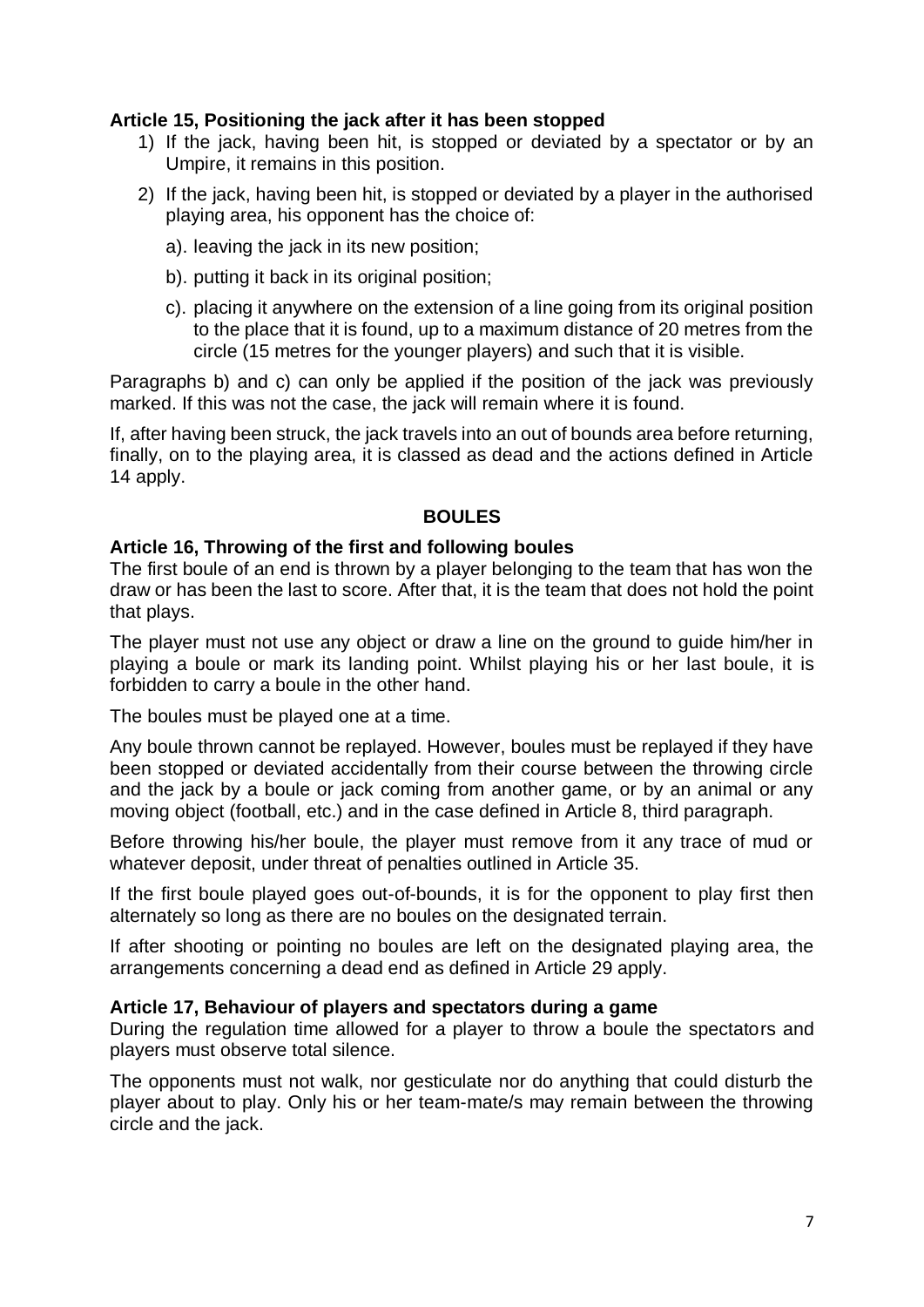The opponents must remain beyond the jack or behind the player and, in both cases, to the side with regard to the direction of play and at a distance of at least 2 metres the one from the other.

The players who do not observe these regulations could be excluded from the competition if, after a warning from an Umpire, they persist in their conduct.

### **Article 18, Throwing of the boules and boules going outside the terrain**

Absolutely no-one may, as a test, throw one of his/her boule during a game even off the field where he/she is playing.

Players who do not observe this rule could be penalised as set out in the article 35.

During an end, boules going outside the marked terrain are valid except as in the application of Article 19.

### **Article 19, Dead boules**

Any boule is dead from the moment that it enters an out of bounds area. A boule straddling the boundary line of the authorised playing area is valid. The boule is dead only after having completely crossed the boundary of the allotted playing area, that is to say, when it is situated entirely beyond the boundary when viewed from directly above. The same applies when, on marked lanes, the boule completely crosses more than one of the lanes alongside the lane in use or when it crosses the end line of the lane.

In timed games played on a marked lane a boule is considered dead when it completely crosses the line of the designated lane.

If the boule comes back into the playing area, either because of the slope of the ground or by having rebounded from an obstacle, moving or stationary, it is immediately taken out of the game and anything that it has displaced after its passage into an out of bounds area is put back in place provided these objects have been marked.

Any dead boule must immediately be removed from the game. By default, it will be considered live the moment another boule is played by the opposing team.

### **Article 20, Stopped boules**

Any boule played that is stopped or deviated by a spectator or an Umpire, will remain where it comes to rest.

Any boule played, that is stopped or deviated accidentally by a player to whose team it belongs, is dead.

Any boule pointed that is stopped or deviated accidentally by an opponent, can, according to the wishes of the player, be replayed or left where it comes to rest.

When a boule shot, or hit is stopped or deviated accidentally by a player, the opponent may:

- 1) leave it where it stopped;
- 2) place it on the extension of a line which starts from the original position it occupied to its stopping point, but only on the playable area and only on condition that it had been marked.

The player purposely stopping a moving boule is immediately disqualified, along with his or her team, for the game in progress.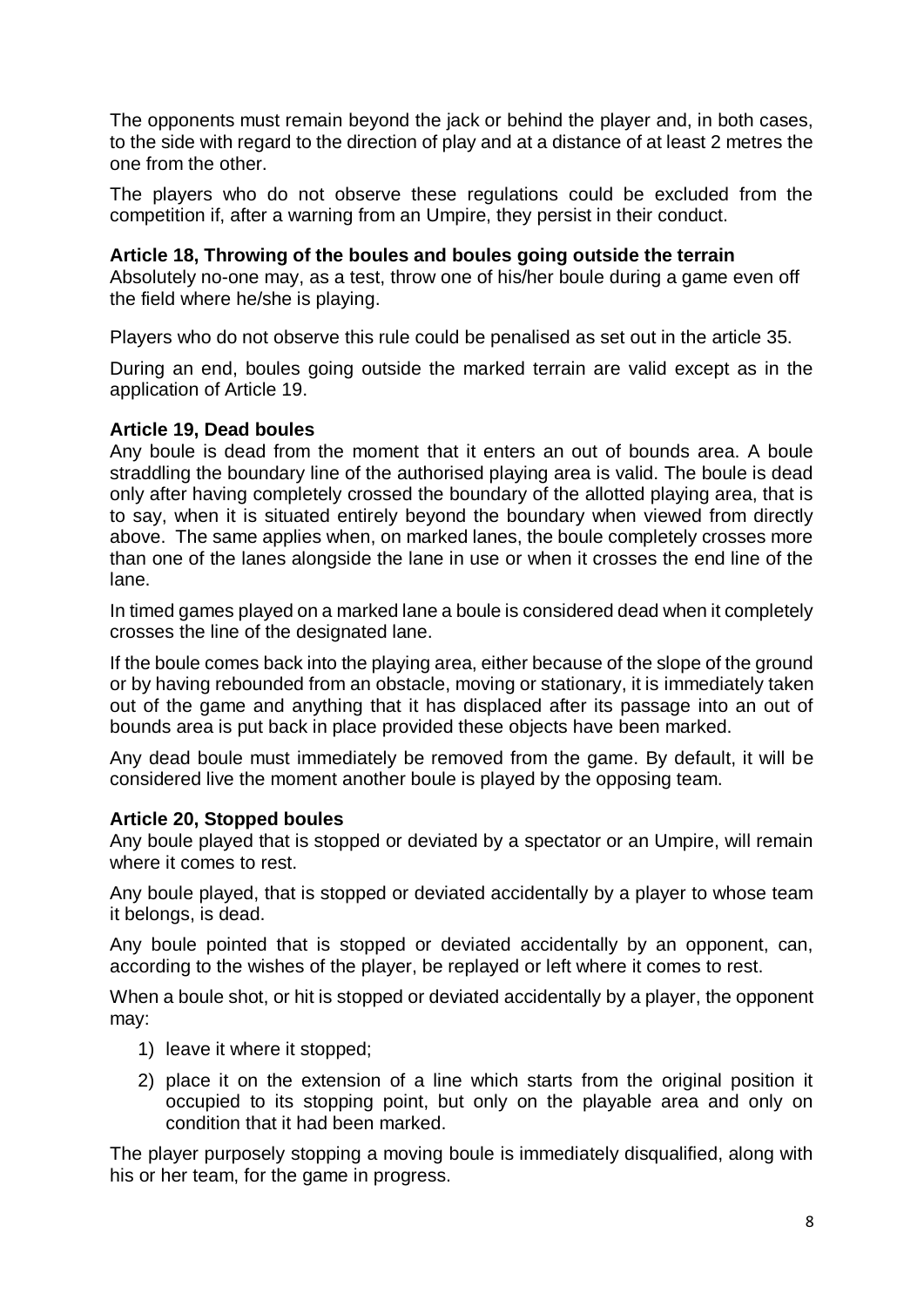### **Article 21, Time allowed to play**

Once the jack is thrown each player has the maximum duration of one minute to play his or her boule. This short period starts from the moment when the previous boule or jack stops or, if it is necessary to measure a point, from the moment the latter has been carried out.

The same requirements apply to the throwing of the jack.

All players not respecting this rule, incur the penalties outlined in Article 35

### **Article 22, Displaced boules**

If a stationary boule is moved by the wind or slope of the ground, for example, it is put back in its place provided it has been marked.

The same applies to any boule accidentally displaced by a player, an Umpire, a spectator, an animal or any moving object.

To avoid any dispute, the players must mark the boules. No claim will be admissible for an unmarked boule, and the Umpire will give a decision only in terms of the position the boules hold on the terrain.

However, if a boule is moved by a boule played in the same game it remains in its new position.

### **Article 23, A player throwing a boule other than his own**

The player who plays a boule other than his own receives a warning. The boule played is nevertheless valid but must immediately be replaced, possibly after measuring has been done.

In the event of it occurring again during the game, the guilty player's boule is disqualified and anything it displaced is put back in place if the objects had been marked.

### **Article 24, Boules thrown contrary to the rules**

Except for cases in which these rules provide specific and graduated penalties as outlined in Article 35, any boule thrown contrary to the rules is dead and if marked, anything that it has displaced in its travel is put back in place.

However, the opponent has the right to apply the advantage rule and declare it to be valid. In this case, the boule pointed or shot, is valid and anything it has displaced remains in its place.

### **POINTS AND MEASURING**

### **Article 25, Temporary removal of boules**

In order to measure a point, it is permitted, after having marked their positions, to temporarily remove the boules and obstacles situated between the jack and the boules to be measured.

After measuring, the boules and the obstacles which were removed are put back in place. If the objects cannot be removed, the measuring is done with the aid of calipers.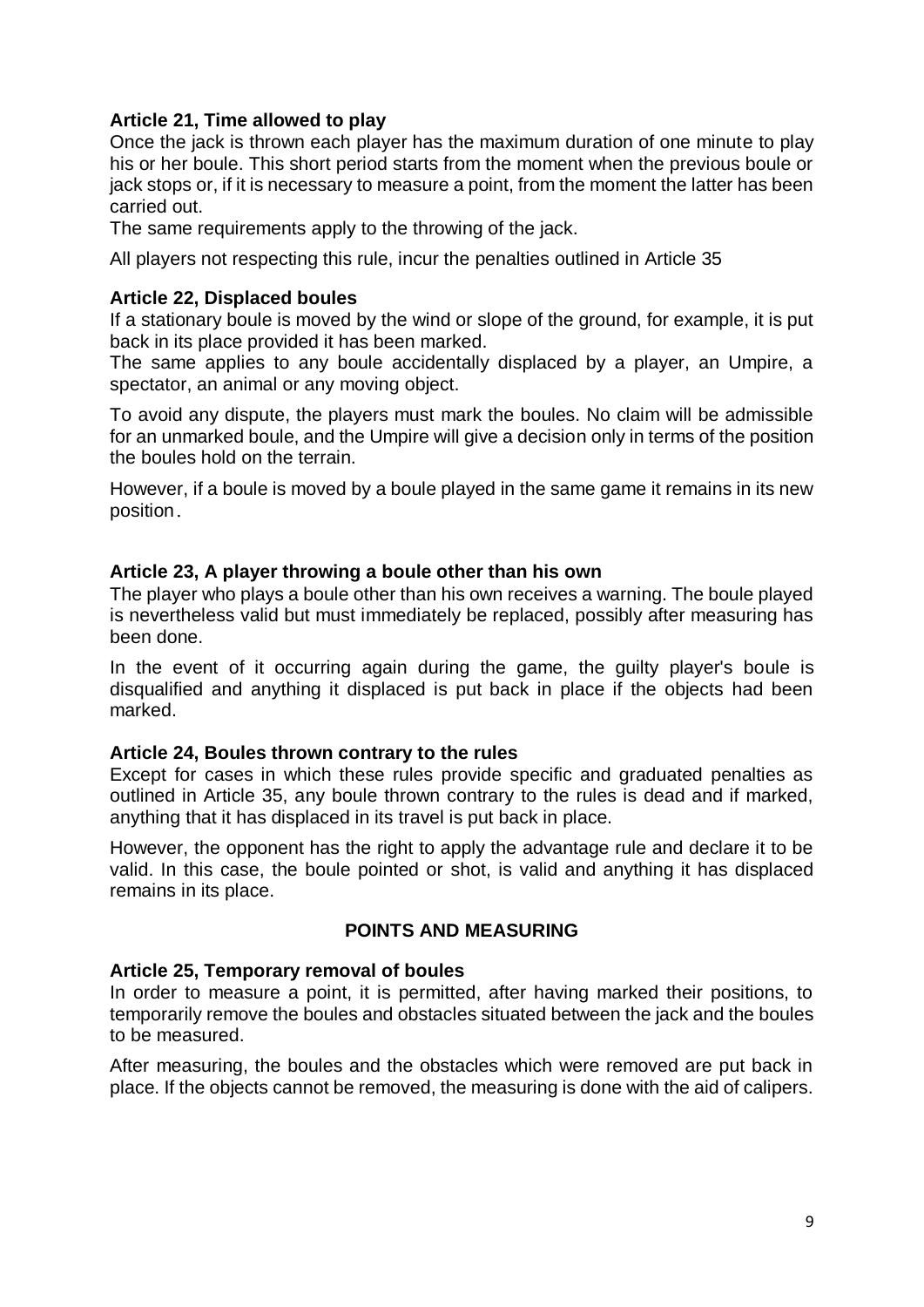## **Article 26, Measuring of points**

The measuring of a point is the responsibility of the player who last played or by one of his or her team-mates. The opponents always have the right to measure after one of these players.

Measuring must be done with appropriate instruments, which each team must possess.

Notably, it is forbidden to effect measurements with the feet. The players who do not observe this rule will incur the penalties outlined in Article 35.

Whatever positions the boules to be measured may hold, and at whatever stage the end may be, an Umpire can be consulted and his or her decision is final. During the time that an Umpire is measuring the players must be at least 2 metres away.

By decision of the organising committee, especially in case of televised games, it may be decided that only an Umpire is empowered to measure.

### **Article 27, Removed Boules**

It is forbidden for players to pick up played boules before the completion of an end.

At the completion of an end, all boules picked up before the agreement of points are dead. No claim is admissible on this subject.

If a player picks up one of his/her boules from the playing area while his/her partners have boules remaining, they will not be allowed to play them.

### **Article 28, Displacement of the boules or the jack**

The team, whose player displaces or disturbs the jack or one of the contested boules, while effecting a measurement, loses the point.

If, during the measurement of a point, an Umpire disturbs or displaces the jack or a boule he or she will make a impartial decision.

### **Article 29, Boules equidistant from the jack**

When the two closest boules to the jack belong to opposing teams, and are at an equal distance from it, 3 cases can apply:

- 1) If the two teams have no more boules to play the end is dead and the jack belongs to the team which had scored the points in the previous end or who had won the draw.
- 2) If only one team has boules at its disposition, it plays them and scores as many points as it has boules closer to the jack than the nearest opponent's boule.
- 3) If both teams have boules at their disposition, it is for the team which played the last boule to play again, then the opposing team, and so on alternately until the point belongs to one of them. When only one team possesses boules, the arrangements set out in the preceding paragraph apply.

If, after completion of the end, no boules remain within the boundary of the authorised playing area, the end is null and void.

### **Article 30, Foreign bodies adhering to the boules or jack**

Any foreign bodies adhering to the boules or the jack must be removed before measuring a point.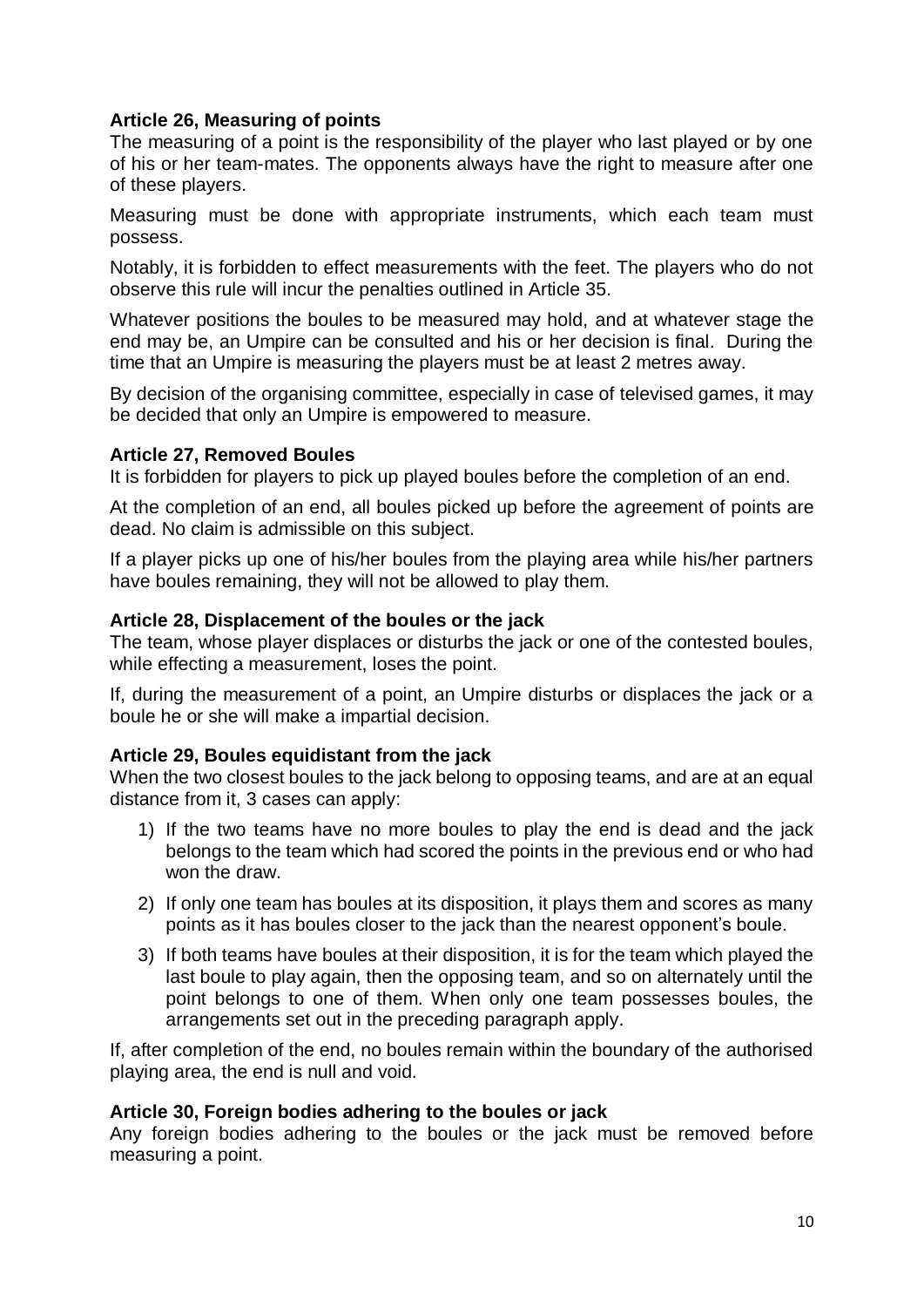### **Article 31, Complaints**

To be considered, any complaint must be made to an Umpire. As soon as the game is finished, no complaint can be accepted.

### **DISCIPLINE**

#### **Article 32, Penalties for absent teams or players**

At the time of the draw and the announcement of its result, the players must be present at the control table. A quarter of an hour after the announcement of these results, the team which is absent from the terrain will be penalised one point which is awarded to their opponents. This time limit is reduced to 5 minutes in games that are timed.

After this time limit, the penalty accrues by one point for each five minutes of the delay.

The same penalties apply throughout the competition, after each random draw.

If a game resumes after an interruption for any reason the penalties will be one point for every five minutes late.

The team which does not present itself on the playing area within 30 minutes of the start or restart of games is declared to be eliminated from the competition.

An incomplete team has the right to start a game without waiting for its absent player; nevertheless, it does not use the boules of that player.

No player may be absent from a game or leave the playing area without the authorisation of an Umpire. In any case this absence will not interrupt the course of the game, nor the obligation for the partners to play their boules in the specified minute. If the player has not returned by the time they are to play their boules, they are cancelled at the rate of one boule per minute.

If permission has not been granted the penalties outlined in article 35 shall apply.

In the case of an accident or medical problem officially recognised by a doctor, the player may be granted a maximum absence of fifteen minutes. If using this option should prove fraudulent, the player and his team will be immediately excluded from the competition.

### **Article 33, Late arrival of players**

If, after an end has started, the missing player arrives, he or she does not take part in this end. He or she is accepted into the game only as from the following end.

If a missing player arrives more than 30 minutes after the start of a game, he or she loses all rights to participate in that game.

If his or her team-mates win this game, he or she will be able to participate in the following game provided they were originally registered with that team.

If the competition is played in leagues, he or she will be able to take part in the second game whatever the result of the first.

The first end of a game is considered as having started as soon as the jack has been thrown whatever the validity of the throw. The following ends are considered to have started as soon as the last boule from the previous end has stopped.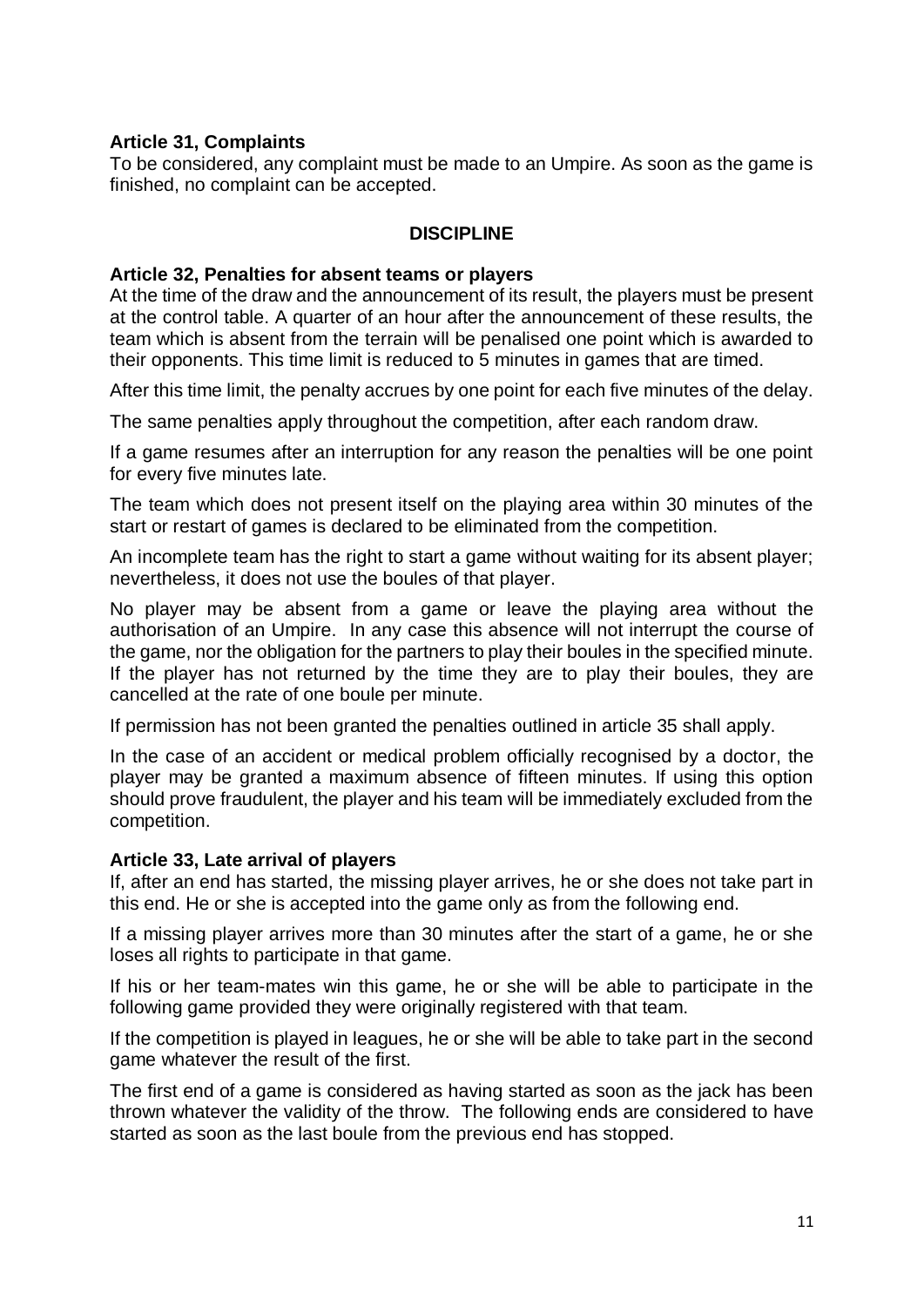## **Article 34, Replacement of a player**

The replacement of a player in Doubles, or of one or two players in Triples, is permitted before the official announcement of the commencement of the competition (gun, whistle, announcement, etc.), on condition that the replacement/s was/were not previously registered in the competition as belonging to another team.

#### **Article 35, Penalties**

For non-observation of the rules during a game the players incur the following penalties:

1) Official warning; which is officially marked by an Umpire presenting a yellow card to the player at fault.

However, a yellow card for exceeding the time limit will be imposed on all the players of the offending team. If one of these players has already been given a yellow card, they will be penalised by disqualification of the boule played or to be played.

- 2) Disqualification of the boule played or to be played; which is officially marked by an Umpire presenting an orange card to the player at fault.
- 3) Exclusion of the responsible player for the game; which is officially marked by an Umpire presenting a red card to the player at fault.
- 4) Disqualification of the team responsible.
- 5) Disqualification of the two teams in case of complicity.

The warning is a sanction and can only be given after an infringement of the rules.

Giving information to players or requesting they should respect the rules at the start of a competition or of a match is not to be considered as a warning.

### **Article 36, Bad weather**

In the event of inclement weather, such as heavy rain, any end started must be completed, unless a contrary decision is made by an umpire, who is the only person authorised, after consultation with the jury or organising committee, to make the decision to stop the games or, for the cancellation of the competition in the case of force majeure.

### **Article 37, New phase of play**

If, after the announcement to start a new phase of the competition (2nd round, 3rd round, etc.), certain games of the previous phase have not been completed, an umpire may, noting that the smooth running of the competition can no longer be assured, ask the jury or the organising committee to stop all outstanding games in progress or even the competition.

### **Article 38, Lack of Sportsmanship**

The teams that argue during a game, who show lack of sportsmanship and respect towards the public, the organisers or an Umpire, will be excluded from the competition. This exclusion can incur non-acceptance of the results, as well as the application of penalties set out in Article 39.